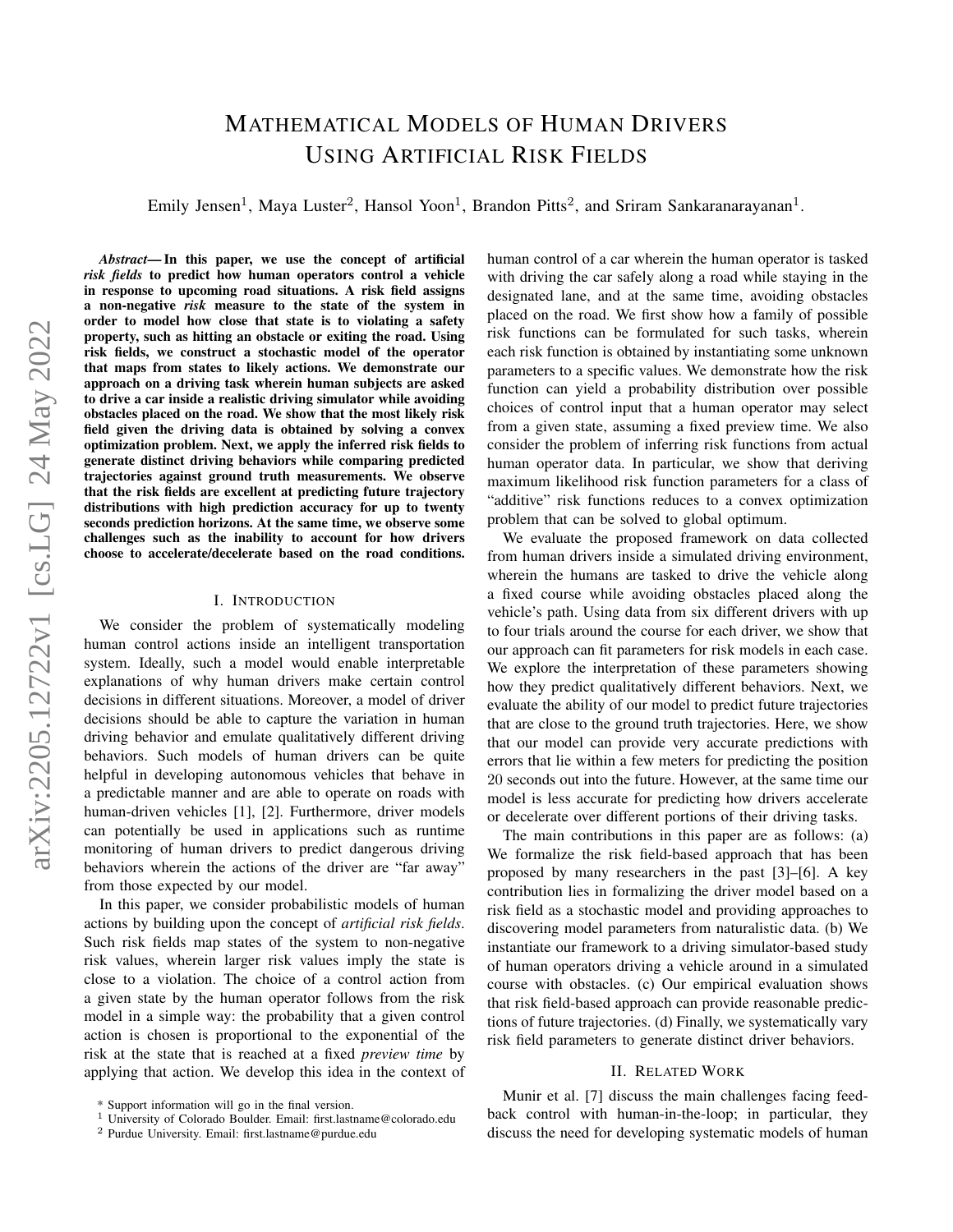behavior. Previous approaches to modeling driver behavior rely on cognitive models of human information processing. Salvucci and Gray [8] exploit the tendency of a driver's gaze to fixate on a near and far point. Subsequent work by Salvucci [9] used models of human declarative and procedural knowledge in the ACT-R cognitive architecture [10] to simulate steering angle and lateral position for navigating curves. Our work also models human operator control choices in a systematic manner. The key differences are two-fold: we our model predicts a distribution over possible control inputs rather than a fixed prediction based on the state. Also, unlike the works mentioned above, we do not aim to model the mental processes that underlie the driver's decision making.

Other work captures driver behaviors in a qualitative manner. For example, Zhang et al [11] characterized drivers as novices or experts using a pattern recognizer on steering inputs. Similarly, Filev et al [12] used a rule-based system to classify drivers as cautious or aggressive based on the variation in their braking and acceleration behaviors. Finally, Wang et al [13] used k-means clustering to identify key characteristics of long-term driving behaviors such as prudence, stability, conflict proneness, and skillfulness. These approaches aim to develop driver profiles. Our approach can be interpreted similarly by examining the relative weights of the risk model components; we can additionally apply artificial risk fields as a generative model of future behavior.

Recent methods in modeling operator behavior are based on navigating "interaction fields" in the task environment [5]. Foundational work by Gibson et al [4] hypothesizes that humans navigate a "field of safe travel" by evaluating possible paths based on subjective experience and objective physical limitations. In the recent work of Kolekar et al [14], participants in a driving simulator were asked to react to obstacles placed at varying positions relative to their vehicle. Based on recorded reactions, the authors constructed a "driver's risk field" surrounding the vehicle. In a subsequent work [6], they then quantified a driver's perceived risk as the product of their risk field and the cost of certain events (colliding with obstacles). This leads to a controller which generates human-like behavior in a variety of scenarios when set to maintain risk under a certain threshold. The motivation of this paper is similar to the work of Kolekar et al [6], [14] in that we seek an interpretable and generative model of driving behavior grounded in theories of human reasoning and decision making. Our approach differs from the above work in several important respects. First, we define a risk field as a characteristic of the task environment and control inputs selected by the operator. The operator then stochastically navigates this risk space with the goal of minimizing risk. A second distinction is that because the risk fields presented here are defined in the task environment, they extend to other scenarios besides driving.

Our approach is closely related to *inverse reinforcement learning* where the vehicle model and operator's actions are captured by a Markov Decision Process (MDP) model with unknown reward functions. The goal is to infer these unknown rewards either through solving an optimization problem [15], [16] or through Bayesian methods [17]. There has been a long history of using inverse reinforcement to explain the actions of human operators inside a known environment [18]. The recent work of Ozkan et al studies how inverse reinforcement learning can be used to learn a driver model that is able to predict lead vehicle following behaviors of human drivers in a 3D driving simulation environment [19]. Our approach bears many similarities to IRL: for instance, we can view risk fields as a (negative) "reward" function that the driver is minimizing. However, some key differences exist: we explicitly consider a "preview time" that the operator looks ahead into the future. This allows us to keep our risk functions simple since they apply to the state that is reached at some time in the future. Inverse reinforcement learning approaches compute rewards/risks that apply to the current state. This means that they have to consider more complicated functions than we do. As a result of our setup, we also have the benefit of solving a convex optimization problem and thus guarantee that we can compute the most likely model.

Rather than modeling the driver's risk perception and control choice, data-driven approaches such as Kim et al [20] and Long et al [21] train recurrent neural networks that input numerous features such as the vehicle's past trajectories and from its surrounding environment to predict the future trajectories of the vehicle. While these approaches are promising as predictors of future trajectories, they require a larger volume of data to reliably train and test a recurrent neural network. It is often challenging to interpret variations between drivers or in general understand these models once they are trained. Nevertheless, data driven approaches have proven more versatile and capable of handling many more situations than our approach in this paper. Our work is currently aimed towards more narrowly defined settings although we hope to generalize it in future iterations of our framework to handle a richer variety of driving scenarios.

#### III. ARTIFICIAL RISK FIELDS

We describe a general approach to defining human operator behavior using artificial risk fields. Subsequently, we will apply the framework to a driving task in Section [IV.](#page-2-0)

# *A. Problem Formulation*

We consider a single vehicle inside a known environment of *states*  $x \in X$ . The human driver's task is to control the vehicle from a starting configuration  $A$  to a goal configuration B. Additionally, we designate a set of *obstacles*  $O_1, \ldots, O_m$ ; each obstacle  $O_i \subseteq X$  represents an unsafe configuration. It may also be natural to specify a "desired" path  $\pi$  that connects the start to the end state, that the vehicle should stay close to (Figure [1\)](#page-2-1).

The vehicle is modeled by its *dynamics*:  $\frac{dx}{dt}$  =  $f(\mathbf{x}(t), \mathbf{u}(t))$ , wherein  $\mathbf{x}(t)$  models the state at some time t and  $u(t) \in U$  models the action (control input) at time t and  $U$  is the set of actions available to the human driver. The function f is assumed to be a fixed and known state update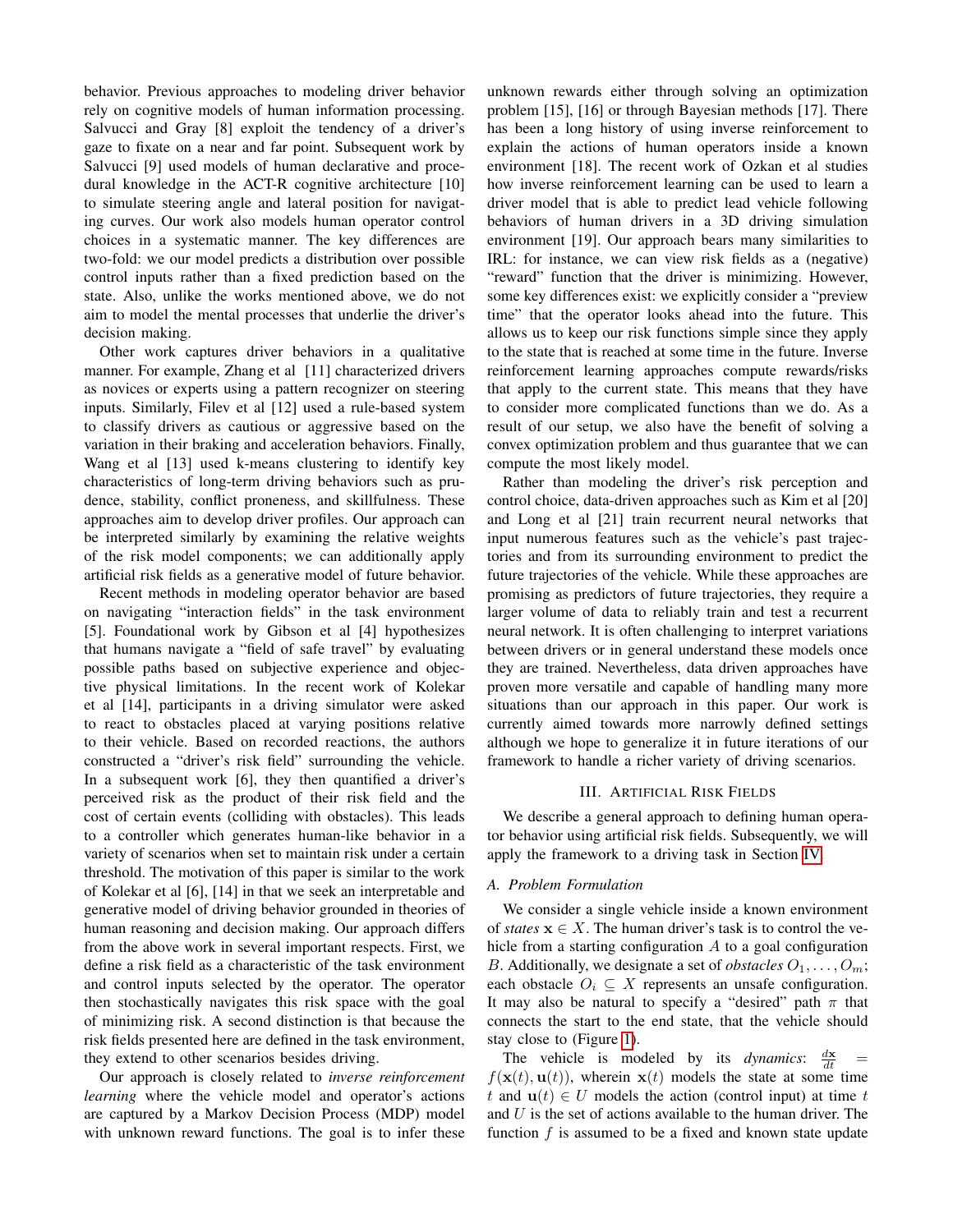

<span id="page-2-1"></span>Fig. 1. Schematic diagram of the overall task setup showing initial set of states A, target set B, obstacles  $O_i$  and optionally a reference path.

function. Our approach makes some key assumptions about the behavior of the human operator:

- 1) The operator knows the state x, or at least, those state variables involved in choosing the control.
- 2) The operator model is Markovian i.e, the probability distribution depends on the current state x and not necessarily on the path taken to reach the state.

Whereas the assumptions above are somewhat restrictive, we note that our goal is to build a model that predicts the operator's decision making rather than capture the mental processes involved in the decision making.

The overall goal of this paper is to predict what control actions are likely to be chosen by the human operator at a given state. That is, we seek to model the probability distribution of  $\mathbb{P}(\mathbf{u}|\mathbf{x})$  that an action u that is chosen by the human operator at state x. Our model makes the following assumptions about the operator's control selection strategy:

- 1) Each state  $x \in X$  is associated with a non-negative *risk value*  $risk(x; p)$  which provides an aggregate numerical score, wherein p denotes a set of parameters that may be specific to an individual operator at a given time. The higher the risk score associated with a state, the closer it is to being a property violation such a entering a forbidden obstacle region or deviating too far from a desired path.
- 2) The operator plans ahead to some "preview" time  $\delta_p$  > 0 into the future.
- 3) The operator's decision making balances two factors: the risk of the future state that would be reached if a particular control were chosen against the magnitude of the control input. Thus, the operator would prefer not to apply extreme values of brakes/acceleration or steering inputs while at the same time they would prefer to stay away from obstacles and close to the center of their designated lane.

We will first describe each component of the model starting with the risk function. Next, we will describe how the overall probability distribution is defined.

#### *B. Risk Function*

The risk may be defined by many factors including the proximity of the state to various obstacles and the deviation of the state from the desired path  $\pi$ . The risk function

risk $(x; p)$  is given by:

$$
\sum_{j=1}^m p_j {\sf obstacleRisk}({\bf x},O_j) + p_{m+1} {\sf deviationRisk}({\bf x},\pi)\,,
$$

wherein obstacleRisk( $x, O_i$ ) is a function that measures the risk connected with the state x being inside (or close to) the obstacle  $O_i$ , and deviationRisk( $\mathbf{x}, \pi$ ) measures the risk arising from the state x being far way the reference path  $\pi$  (if one is given in the problem formulation). In general, any function that ensures that the risk is monotonically decreasing as one moves away from the obstacle can be chosen. Similarly, deviationRisk $(x, \pi)$  will be 0 if x lies on the reference path, and increases monotonically as the distance from the state x to the reference path  $\pi$  increases.

Finally, we note that the parameters  $\mathbf{p}$ :  $(p_1, \ldots, p_{m+1})$ are non-negative weights that model the relative weightages associated with avoiding various obstacles and being close to the reference path. The choice of these parameters will affect the nature of the risk function. In Section [V,](#page-4-0) we demonstrate how parameters for a risk model are chosen given observed experimental data.

## *C. Overall Operator Model*

The next component of the risk model concerns the assumption of a preview time. Let x be a current state and u be a control action under consideration. We assume that the operator computes the state  $x'$  at some fixed time  $\delta_p > 0$  in the future. In other words, let  $\mathbf{x}'(\mathbf{u}, \delta_p)$  be the state that results at time  $t + \delta_p$  if the control action u were chosen at time  $t$  and held constant. Also, we associate a non-negative cost to each control action u denoted by  $cost(\mathbf{u}; \mathbf{q})$ . Once again, the cost model can be parameterized by a set of unknown parameters q that will be estimated from experimental data.

The operator model we formulate assumes that

$$
\mathbb{P}(\mathbf{u}|\mathbf{x}) \propto \exp(-\mathsf{risk}(\mathbf{x}'(\mathbf{u},\delta_p);\mathbf{p}) - \mathsf{cost}(\mathbf{u};\mathbf{q}))\,.
$$

Suppose the set of possible actions  $U$  is a finite set  $\{u_1, \ldots, u_N\}$ , then we write the exact expression as Eq. [\(1\)](#page-2-2). The denominator normalizes the probability over all actions. For continuous set of control actions, we can replace the summation by an integral over the set  $U$ . Doing so, we obtain the following expression for  $\mathbb{P}(\mathbf{u}|\mathbf{x})$ :

<span id="page-2-2"></span>
$$
\frac{\exp(-\text{risk}(\mathbf{x}'(\mathbf{u}, \delta_p); \mathbf{p}) - \text{cost}(\mathbf{u}; \mathbf{q}))}{\sum_{j=1}^N \exp(-\text{risk}(\mathbf{x}'(\mathbf{u}_j, \delta_p); \mathbf{p}) - \text{cost}(\mathbf{u}_j; \mathbf{q}))}.
$$
 (1)

The operator model implicitly assumes that (a) the operator can forecast a future state  $\mathbf{x}'(\mathbf{u})$  some time  $\delta_p$  in the future as a result of a control input u; and (b) chooses control actions which yield future states with lower risk + cost values preferentially over those with higher risk + cost values.

## IV. DRIVING TASK

<span id="page-2-0"></span>We describe the driving task that will be the central casestudy to motivate our work and develop a risk field model specific to the task.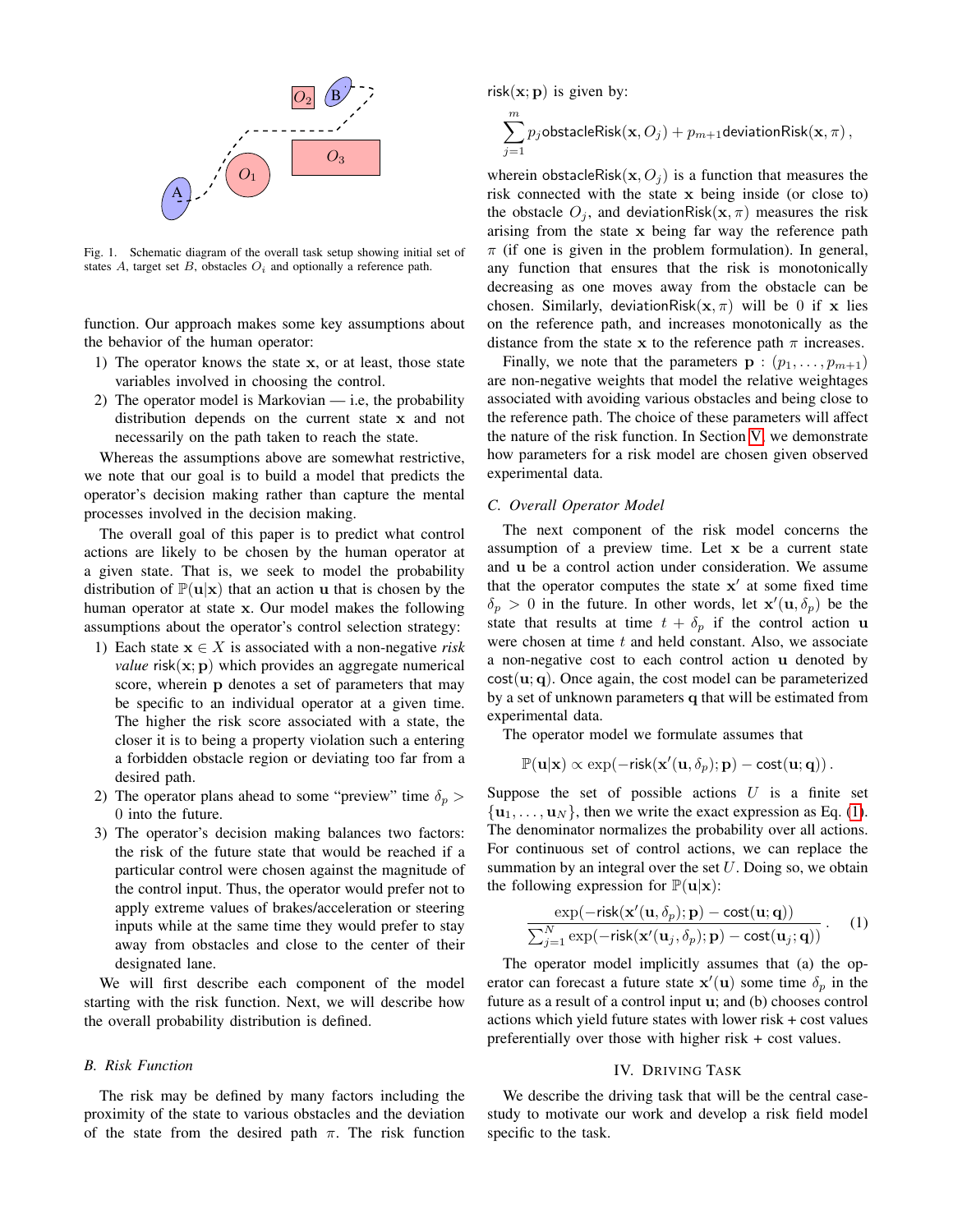

Fig. 2. (Left) Picture of the NADS miniSim setup showing a participant driving along a course (daytime simulation), (Right) plot of the centerline of the simulated course showing obstacle placement as red circles.

# <span id="page-3-0"></span>*A. Task Description*

The driving task is performed in a medium-fidelity driving simulation environment developed by the National Advanced Driving Simulator (NADS miniSim) at Purdue University [22]. The system includes three high resolution monitors for displaying the driving environment and a smaller monitor for the vehicle dashboard display. The user controls a steering wheel and foot pedals for acceleration and braking as in a standard automobile (Figure [2,](#page-3-0) left).

*Driving Scenario.* The driving scenario consists of driving the simulated vehicle at night time on a two lane city highway with four obstacles placed along the route. Illumination using street lights were present. The overall simulated driving course distance was roughly 4.8 km (3 miles). To increase the difficulty of the task, participants were asked to drive one handed with their non dominant hand. There were no oncoming, leading, or trailing vehicles. The obstacles were placed so that they were visible only after the participant rounded the curve (Figure [2,](#page-3-0) right).

The objectives for the human driver are as follows:

- 1) The operator must practice safe driving by keeping within their lane and minimizing deviations. They must never exit the paved road.
- 2) Obstacles (a tire) placed in the operator's lane are to be avoided.
- 3) Vehicle speed is to be maintained as close as possible to 45 mph ( $\approx$  20 m/s) at all times.

*Participants.* The study was conducted with six participants (3 male, 3 female) with a mean age of 21.33 years  $(SD = 0.82)$ . Participants were all undergraduate students at Purdue University  $\frac{1}{1}$  $\frac{1}{1}$  $\frac{1}{1}$ , and were all engineering senior undergraduate students. On average, the participants had 4.2 years of driving experience, with all of them reporting having driven 10K or more miles per year, on the average. The participants were allowed to practice driving the vehicle on the simulator using a daytime practice course that involved an open highway.

*Data Collection.* Each participant drove the course over three (or in one case, four) separate trials, yielding nineteen separate trials for the six participants, in total. Data collected includes the position, velocity, heading angle, steering wheel position, accelerator/brake pedal positions sampled at 60 Hz.

## <span id="page-3-4"></span>*B. Risk Field Formulation*

We will now derive risk models for the human driving task. First, we will describe a simple unicycle model for the vehicle's dynamics. This model is appropriate since effects such as cornering over tight turns, wheel slip and skids are not important for the speed and road conditions that were simulated in the study. The state of the vehicle is described by  $x : (x, y, v, \psi)$ , wherein  $x, y$  denote the position in a fixed coordinate frame,  $v$  describes the velocity of the vehicle and  $\psi$  is the heading angle. The control inputs are  $u_1$ : the acceleration (or deceleration) and  $u_2$ : the turning rate. The dynamics are described by the ODEs:

<span id="page-3-3"></span>
$$
\begin{array}{rcl}\n\dot{x} &= v \cos(\psi) & \dot{y} &= v \sin(\psi) \\
\dot{v} &= u_1 & \dot{\psi} &= u_2\n\end{array}
$$
\n(2)

We define the function ptLineDistance( $(x, y), C$ ) as the Euclidean distance from a given position  $(x, y)$  to the nearest point in the center-line C.

Similarly, we are given a list of obstacle positions  $O : [(x_{o,1}, y_{o,1}), \cdots (x_{o,4}, y_{o,4})].$  Each obstacle has a fixed diameter  $d_o = 0.3$  meters. We define the function obstacleDistance( $(x, y)$ , O) as the Euclidean distance from a given position  $(x, y)$  to the obstacle that will be encountered next in the vehicle's direction of travel.

The overall risk for a given state  $x : (x, y, v, \psi)$  and control **u** is given by risk $(x)$ :

<span id="page-3-1"></span>
$$
\text{risk}(\mathbf{x}) : \begin{cases} \mathbf{A} \cdot \text{ptLineDistance}((x, y), C)^2 + \\ \mathbf{B} \cdot \exp\left(-\frac{\text{obstacleDistance}((x, y), O)^2}{d_o^2}\right) + \\ \mathbf{C} \cdot (v - v_{tgt})^2 \end{cases}
$$
 (3)

and the cost of the control input is given by  $cost(u)$ :

$$
{}^{1}
$$
This study was approved by Purdue IRB number 1905022220

<span id="page-3-2"></span>
$$
cost(\mathbf{u}): \ \mathbf{D} \cdot u_1^2 + \mathbf{E} \cdot u_2^2. \tag{4}
$$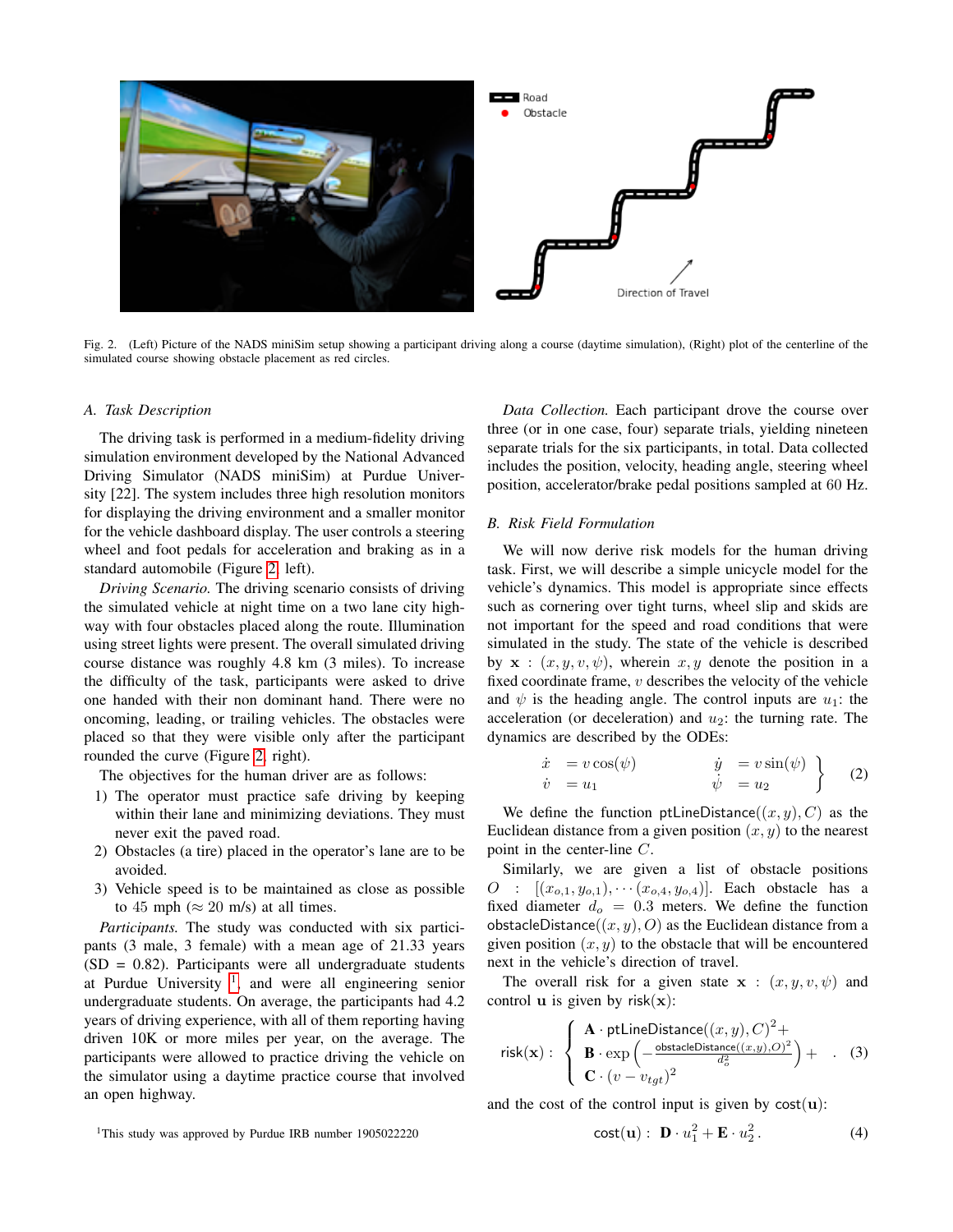<span id="page-4-1"></span>**Data:** risk, cost: risk/cost functions, **x**<sub>0</sub>: Initial State, δ<sub>p</sub>: preview  
time, δ: time step, n<sub>s</sub>: number of simulation steps,  

$$
U: {
$$
**u**<sub>1</sub>,..., **u**<sub>N</sub>} all control inputs  
**Result:** Sample Trajectory: **x**(0),..., **x**(n<sub>s</sub>δ)  
**x**(0) ← **x**<sub>0</sub>;  
**for** s ← 1,..., n<sub>s</sub> **do**  
**for** each **u**<sub>j</sub> ∈ *U* **do**  
/\* s simulate until the preview time. \*/  
 $x'_j$  ← nextState(**x**(δ(s - 1)), **u**<sub>j</sub>, δ<sub>p</sub>);  
/\* calculate Risk.  
 $p(\mathbf{u}_j) ← \exp(-\text{risk}(\mathbf{x}'_j; A, B, C) - \text{cost}(\mathbf{u}_j; D, E));$   
**end**  
sample **u** ∈ *U* with probability  $p(\mathbf{u}) / \sum_{k=1}^{N} p(\mathbf{u}_k)$ ;  
 $\mathbf{x}$ (δs) ← nextState(**x**, **u**, δ); /\* State for δs \*/  
**end**

Algorithm 1: Algorithm for sampling a trajectory given risk and cost functions, initial states.

Here  $\mathbf{A}, \dots, \mathbf{E} \geq 0$  are unknown parameters whose values will determine the actual tradeoffs that the driver makes while staying in their lane and avoiding the obstacles during the execution of the rask.

We consider control inputs  $u_1 \in \{-1, -0.9, \cdots, 0.9, 1\}$ (units are  $m/s^2$ ) and  $u_2 \in \{-0.5, -0.45, \dots, 0.45, 0.5\}$ (units are radians/s), yielding 400 discrete choices for  $(u_1, u_2)$ . For a given state x, the probability of control inputs  $(u_1, u_2)$  being chosen  $\mathbb{P}((u_1, u_2) | \mathbf{x})$  is described once again by Eq. [\(1\)](#page-2-2). Here we define the risk and costs by Eqs. [\(3\)](#page-3-1) and [\(4\)](#page-3-2). The next state  $\mathbf{x}'(\mathbf{u}, \delta_p)$  is obtained by simulating the ODE in Eq. [\(2\)](#page-3-3).

Algorithm [1](#page-4-1) shows the overall algorithm for sampling a trajectory from the risk model.

## V. MODEL FITTING

# <span id="page-4-0"></span>*A. Maximum Likelihood Estimation*

In this section, we consider how to infer a risk field given data in the form of states  $x(t)$  and controls  $u(t)$ . We will assume that the risks and costs are *additive* over component functions as follows:

<span id="page-4-2"></span>
$$
\mathsf{risk}(\mathbf{x};\mathbf{p}) : \sum_{j=1}^m p_j f_j(\mathbf{x}), \ \ \mathsf{cost}(\mathbf{u};\mathbf{q}) : \sum_{i=1}^l q_i g_i(\mathbf{u}). \ \ (5)
$$

Note however, that we do not assume much for functions  $f_i, g_i$  other than that they are non-negative and welldefined over the relevant values of x, u. The parameters for risk and cost functions are collected as a vector  $(p_1, \ldots, p_m, q_1, \ldots, q_l)$ . Assuming that the controls are chosen from a finite set  $U : {\mathbf{u}_1, \dots, \mathbf{u}_N}$ , fixing  $\delta_p$  to be the preview time and nextState( $\mathbf{x}, \mathbf{u}, \delta_p$ ) being the state reached starting from current state  $x$  if control  $u$  is applied for time  $\delta_p$ . Recall that the model chooses a control input u for a state x in proportion to the risk and cost according to Eq. [\(1\)](#page-2-2).

Let us assume that we are given driving data of the form  $(\mathbf{x}(t_i), \mathbf{u}(t_i))$  consisting of states and controls applied at various times  $t_i$  for  $i = 1, \ldots, M$ . Our goal is to find

risk parameters  $\mathbf{p}, \mathbf{q}$  for Eq. [\(5\)](#page-4-2) that maximizes the overall log-likelihood  $\mathcal{L}(\mathbf{p}, \mathbf{q})$ :  $\sum_{i=1}^{M} \log \mathbb{P}(\mathbf{u}(t_i)|\mathbf{x}(t_i))$ , wherein  $\mathbb{P}(\mathbf{u}(t_i)|\mathbf{x}(t_i))$  is as given in Eq. [\(1\)](#page-2-2).

Note that if the risk and cost models are additive as in Eq. [\(5\)](#page-4-2), then the overall log-likelihood  $\mathcal{L}(\mathbf{p}, \mathbf{q})$  is a *concave function* for a fixed value of  $\delta_p$ . This means that we can solve the maximization problem of a concave function (or alternatively minimization of a convex function) to obtain a global optimum using standard off-the-shelf convex optimization tools [23].

*Theorem 1:* If the risk and cost models are additive as in Eq. [\(5\)](#page-4-2), then the overall log-likelihood  $\mathcal{L}(\mathbf{p}, \mathbf{q})$  is a *concave function* for a fixed value of  $\delta_p$ .

*Proof:* The proof consists in observing that  $\log P(u|\mathbf{x})$ is concave function of  $\mathbf{p}, \mathbf{q}$ . Let  $\mathbf{x}'(\mathbf{u})$  denote the value of nextState( $x, u, \delta_p$ ). Expanding Eq. [\(1\)](#page-2-2) using the form of the risk model in [\(5\)](#page-4-2), we obtain an expression for  $\log P(u|\mathbf{x})$ in Eq. [\(6\)](#page-4-3)

Since **x**, **u** are given to us in the data, the terms  $f_j(\mathbf{x}'(\mathbf{u}))$ and  $g_i(\mathbf{u})$  are all fixed constants. Thus, as a function of  $\mathbf{p}, \mathbf{q}$ , we note that  $\log P(u|x)$  is the difference of a linear function over p, q and the log-sum-exp of linear function over p, q. This is a difference of a concave function and a convex function, which is itself concave.The overall likelihood is the sum of concave functions, and is concave.

## <span id="page-4-4"></span>*B. Fitting Parameters From Obstacle Avoidance Data*

In this section, we report on the application of the maximum likelihood minimization approach to the data obtained from six human drivers in the NADS vehicle simulator, as described in Section [IV.](#page-2-0)

We recall that each participant drove along a road with obstacles placed at periodic intervals. In particular, each "trial" by a participant involved four encounters with the obstacle. We will fit the risk model parameters using the data from each obstacle, using the scipy.optimize module for various values of  $\delta_p \in \{0.6, 0.8, 1.0, 1.2\}$  seconds. The risk functions used are described in Section [IV-B](#page-3-4) and in particular Eqs. [\(3\)](#page-3-1) and [\(4\)](#page-3-2). This yielded 19 trials  $\times$  4 obstacles = 76 fit models for each of the four  $\delta_p$  values.

For each obstacle encounter, we selected the preview time  $\delta_p$  which maximizes the likelihood of the data. Of the four  $\delta_p$  values considered, 94.7% of fitted models achieved a maximum likelihood using  $\delta_p = 1.2$  seconds. Thus, for a car driven at  $20m/s$ , the preview distance is 24 meters.

Table [I](#page-5-0) shows the distribution of fit parameters as the median value as well as extremely low (5th percentile) and extremely high (95th percentile) values. We see that each parameter takes on a different range of values, with the parameter  $C$  (associated with staying close to the target velocity of  $20m/s$ ) varying very little (0–0.025), whereas B (associated with the weightage placed on obstacle avoidance) encompasses a wide range  $(0 - 110.86)$ .

<span id="page-4-3"></span>
$$
\log \mathbb{P}(\mathbf{u}|\mathbf{x}) : \left\{ -\sum_{j=1}^{m} p_j f_j(\mathbf{x}'(\mathbf{u})) - \sum_{i=1}^{l} q_i g_i(\mathbf{u}) - \log \left( \sum_{k=1}^{N} \exp \left( -\sum_{j=1}^{m} p_j f_j(\mathbf{x}'(\mathbf{u}_k)) - \sum_{i=1}^{l} q_i g_i(\mathbf{u}_k) \right) \right) \right\}
$$
(6)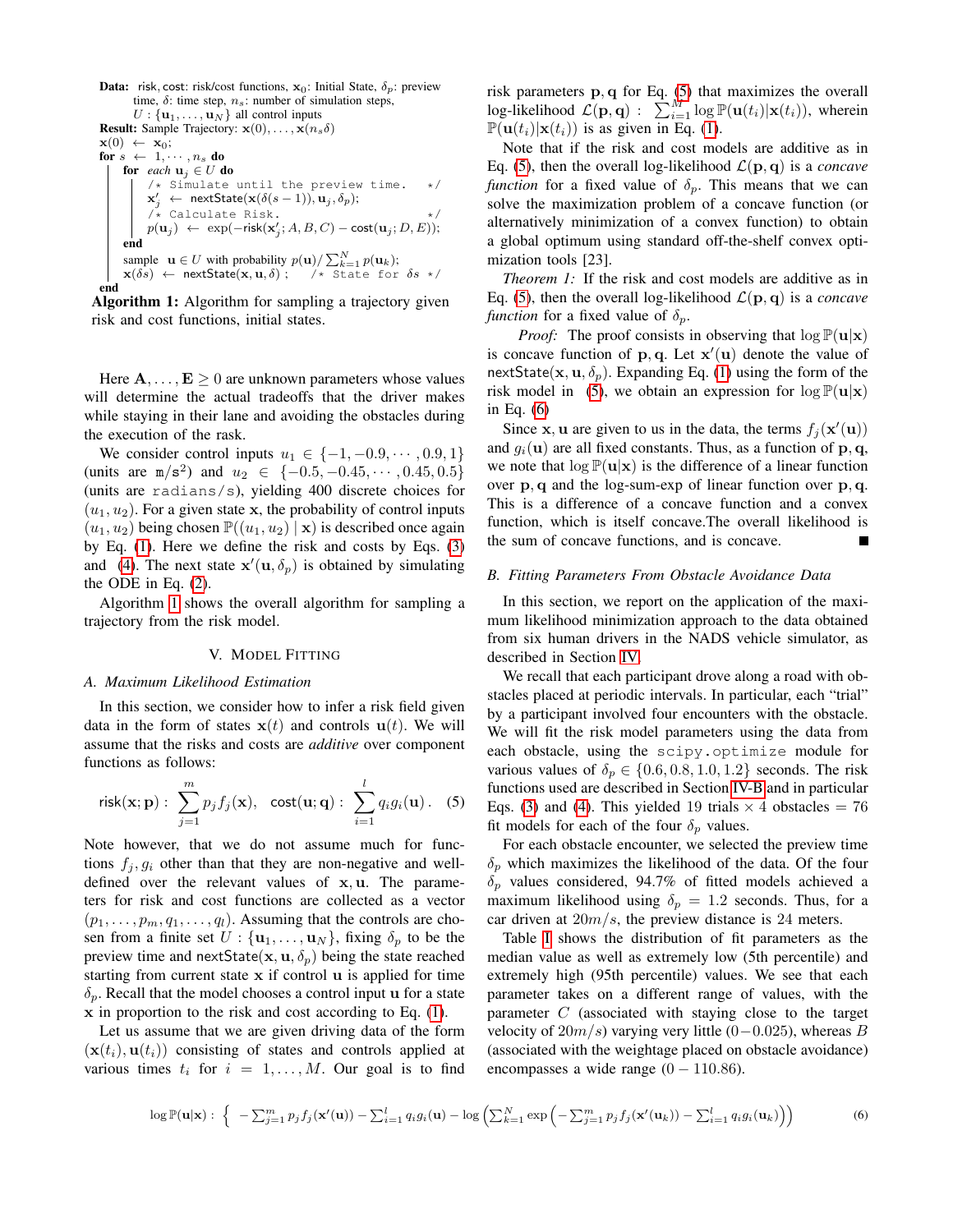## TABLE I

<span id="page-5-0"></span>DISTRIBUTION OF PARAMETERS FIT AROUND ONE OBSTACLE, USING THE BEST PREVIEW TIME  $\delta_p$ . There were 76 total fit models.

| Quantile   A |                     | R.                             | $\mathbf{C}$        | $\mathbf{D}$ | E.           |
|--------------|---------------------|--------------------------------|---------------------|--------------|--------------|
| 5%           | $\vert 0.248 \vert$ |                                | $0.000 \quad 0.000$ |              | 0.000 14.233 |
| 50%          | $\mid 0.544 \mid$   | 16.349 0.000                   |                     | 1.416 40.782 |              |
| 95%          | 0.939               | 110.864  0.025  11.827  99.543 |                     |              |              |

#### TABLE II

<span id="page-5-1"></span>DEVIATION (METERS) OF GENERATED TRAJECTORY FROM ACTUAL HUMAN TRAJECTORY, ACROSS ALL SUCCESSFUL COURSE TRIALS. RESULTS ARE REPORTED AT DIFFERENT TIMES FROM THE STARTING POSITION (SECONDS)

|                                                                                                                |  | $1s$ 2s 5s $10s$ 20s |  |
|----------------------------------------------------------------------------------------------------------------|--|----------------------|--|
|                                                                                                                |  |                      |  |
|                                                                                                                |  |                      |  |
| min 0.002 0.051 0.002 0.180 0.104<br>median 0.064 0.234 0.493 1.114 0.764<br>max 0.245 0.944 1.655 2.373 1.482 |  |                      |  |

#### VI. EVALUATING DRIVER MODELS

We first provide a preliminary analysis to evaluate the accuracy of our method for predicting driver trajectories. Of the 19 initial recorded course trials, we removed any where the driver collided with an obstacle, yielding 17 successful trials. For each successful trial, we fit risk field parameters using the formulation in Section [IV-B](#page-3-4) and the driver data from the first two obstacles in the trial. Using these parameters, we used Algorithm [1](#page-4-1) to generate 100 trajectories for the held out data of the last two obstacles in the trial. We used a preview time  $\delta_p = 1.2$  for all of the trajectories based on the analysis from Section [V-B.](#page-4-4)

To define a single trajectory for comparison with the actual driver behavior, we took the median  $x$  and  $y$  value over the 100 trajectories at each time point. We then defined the divergence of the generated trajectory as the distance from the median point to the line created by the human trajectory. Table [II](#page-5-1) shows the minimum, median, and maximum divergence from the human trajectory at times  $t \in \{1, 2, 5, 10, 20\}$ seconds from the initial position.

Table [II](#page-5-1) shows that, like one would intuitively expect, the deviation from the actual human trajectory increases over time, except between 10 and 20 seconds. The change in deviations may be a function of the course characteristics (e.g., rounding a turn) and also show that our model can selfcorrect based on the high-level priorities defined in the risk field model. Additionally, these results show that the model is able to predict the future position 20 seconds ahead with an error of less than 3 meters. This is promising, given that the lane width in the driving task was 3 meters.

Figure [3](#page-6-0) shows sample  $(x, y)$  trajectories predicted by our model and velocities over time for three separate initial conditions drawn from the actual driver data. We also plot the actual "ground-truth" data for each of these situations. It is interesting to see that the simulated  $(x, y)$  trajectories are viable trajectories that keep close to the center line while

avoiding obstacles. In the bottom row of Figure [3,](#page-6-0) we see that the predicted velocity deviates from the true human driver velocity by as much as 4 m/s. The mean absolute difference in predicted velocity versus actual velocities are 0.1 m/s for predicting 1 seconds out into the future, 1.3 m/s for 10 second prediction horizons and 2.5 m/s for 20 second horizon. However, we also observe that our model has the tendency to under-estimate the actual velocity around sharp turns: it is likely that the driver allows the vehicle to move towards the edge of their lane to reduce steering effort and allow themselves to accelerate. We conclude that the participants do not prioritize the instruction to maintain their velocity around 20 m/s, while focusing more on maintaining their lane position and avoiding obstacles. Modeling their choice of velocities requires considerations that are subtly different from their perceived risk such as their self-confidence.

## VII. CHARACTERIZING DRIVER BEHAVIOR

Showing the overall accuracy of our model, we reach the main research question, do the risk model parameters account for different types of obstacle avoidance behavior? To answer this, we will visualize generated trajectories using different parameter configurations. For each condition, we used Algorithm [1](#page-4-1) to generate 20 trajectories around the course segment for the first obstacle. Our baseline comparison uses the median value for each parameter when calculating the risk field. To simulate the condition using the low and high values of a parameter, we used the 5th and 95th percentiles of the parameter, respectively, leaving the remainder of the parameters at their median level (see Table [I\)](#page-5-0). We used a preview time of  $\delta_p = 1.2$  as in the previous section.

Figure [4](#page-6-1) shows the differences as we vary parameters from the baseline. In [4a](#page-6-1) we see that high values for A lead to trajectories very close to the centerline while low values for A stray farther from the centerline. While [4b](#page-6-1) shows more consistent trajectories between conditions, higher values for B leave a higher margin when passing the obstacle compared to the lower value condition.

Since parameter  $D$  impacts user controls, we visualize the acceleration under the different conditions rather than the physical position. In Figure [4c](#page-6-1) we see that high values of D lead to much more consistent acceleration compared to the low values. For parameter  $E$ , in [4d](#page-6-1) low value trajectories show a sharper decrease in steering rate after 5 time steps compared to the baseline and high level trajectories.

Overall, we conclude that varying the risk model parameters has the expected change in the trajectories. For instance, increasing  $B$  causes the trajectories to clear the obstacle with a much larger safety margin. Increasing A on the other hand has the opposite effect of bringing trajectories closer to the centerline.

# VIII. DISCUSSION AND FUTURE WORK

In this paper, we have presented an approach to model control choices of the human driver by quantifying the risk and showing how the risk model can be inferred from data. We have also demonstrated our approach on actual human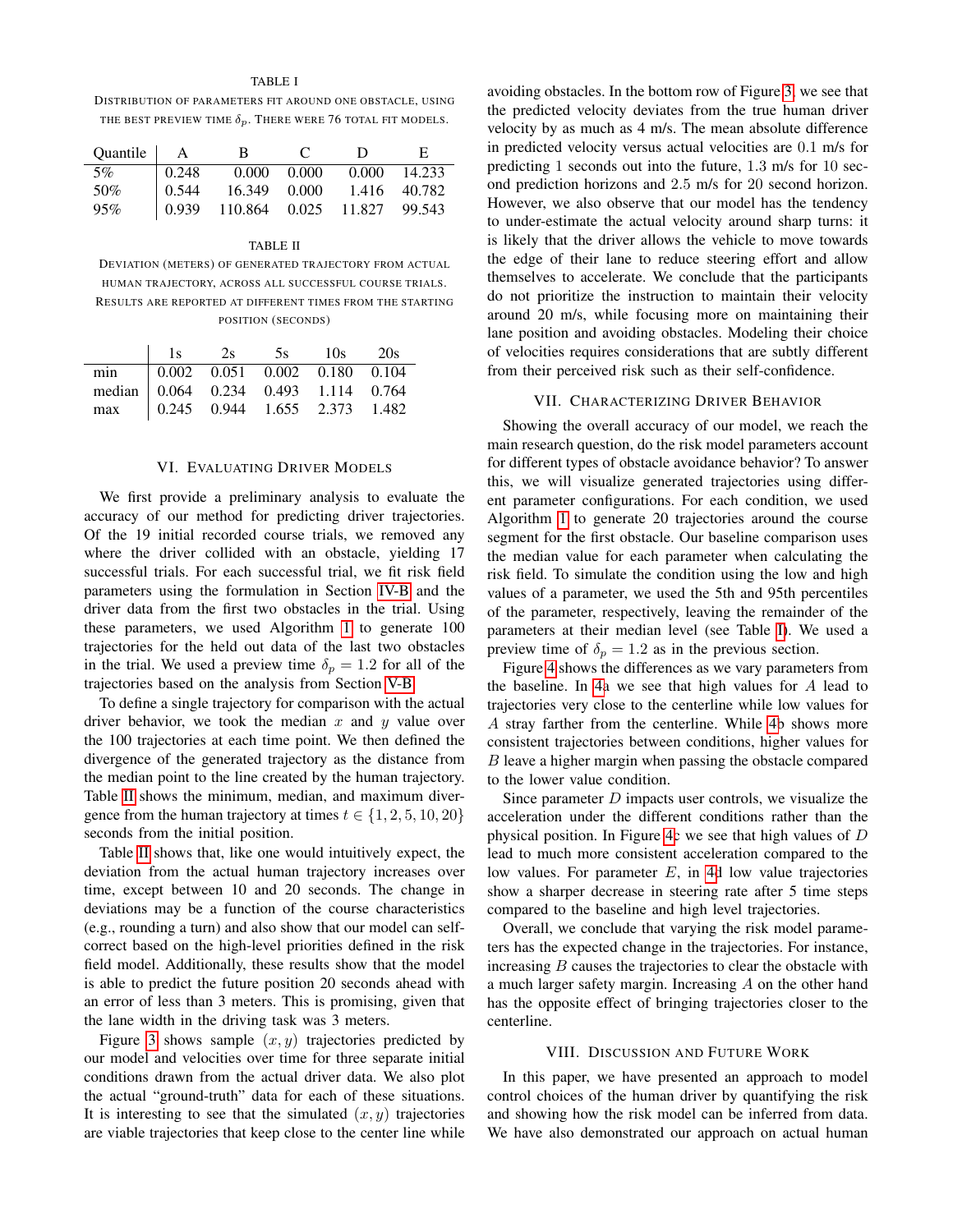

<span id="page-6-0"></span>Fig. 3. (Top Row) Sample  $(x, y)$  trajectories generated by the risk model against ground truth shown by red stars with centerline shown as a dashed black line and obstacle shown as red circle. Warning: x and y axes are drawn to different scales. (Bottom Row) Corresponding velocity (m/s) values over time against ground truth.



<span id="page-6-1"></span>Fig. 4. Simulated trajectories using extreme low ( $5^{th}$  percentile) and high values ( $95^{th}$  percentile) for the parameters. From left to right, top to bottom; (a) parameter A: center line deviation risk weightage; (b) parameter B: obstacle avoidance risk weightage; (c) parameter D: cost for acceleration; (d) parameter E: cost for turning rate control.

driving data from a medium-fidelity simulation environment showing that our models can accurately predict future positions and generate qualitatively different driving behaviors. In particular, we show that deviation of generated trajectories

from the human trajectory remains relatively stable over time periods up to 20 seconds into the future.

The main area for improvement is that our model currently does not capture how human operators control the velocity.